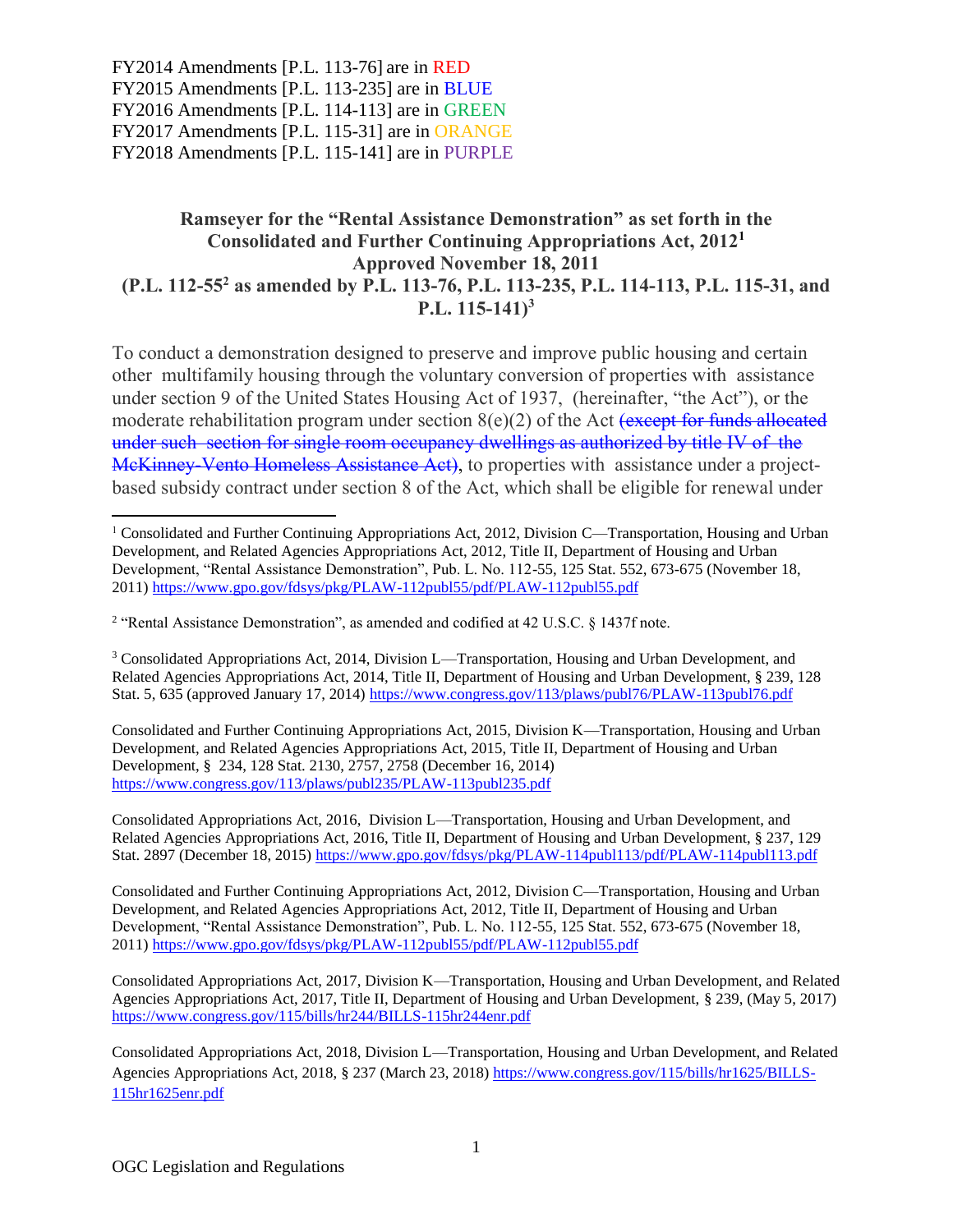section 524 of the Multifamily Assisted Housing Reform and Affordability Act of 1997, or assistance under section  $8(0)(13)$  of the Act, the Secretary may transfer amounts provided through contracts under section  $8(e)(2)$  of the Act or under the headings "Public Housing Capital Fund'' and "Public Housing Operating Fund" to the headings "Tenant-Based Rental Assistance" or "Project-Based Rental Assistance" (herein the 'First Component'):

[1] *Provided,* That the initial long-term contract under which converted assistance is made available may allow for rental adjustments only by an operating cost factor established by the

Secretary, and shall be subject to the availability of appropriations for each year of such term:

[2] *Provided further,* That project applications may be received under this demonstration until September 30, 2015 2018 2020 2024:

[3] *Provided further,* That any increase in cost for "Tenant-Based Rental Assistance"' or "Project-Based Rental Assistance" associated with such conversion in excess of amounts made available under this heading shall be equal to amounts transferred from ``Public Housing Capital Fund'' and "Public Housing Operating Fund" or other account from which it was transferred:

[4] *Provided further*, That not more than <del>60,000 185,000 225,000</del> 455,000 units currently receiving assistance under section 9 or section  $8(e)(2)$  of the Act shall be converted under the authority provided under this heading:

[5] *Provided further,* That tenants of such properties with assistance converted from assistance under section 9 shall, at a minimum, maintain the same rights under such conversion as those provided under sections 6 and 9 of the Act:

[6] *Provided further,* That the Secretary shall select properties from applications for conversion as part of this demonstration through a competitive process:

[7] *Provided further,* That in establishing criteria for such competition, the Secretary shall seek to demonstrate the feasibility of this conversion model to recapitalize and operate public housing properties (1) in different markets and geographic areas, (2) within portfolios managed by public housing agencies of varying sizes, and (3) by leveraging other sources of funding to recapitalize properties:

[8] *Provided further,* That the Secretary shall provide an opportunity for public comment on draft eligibility and selection criteria and procedures that will apply to the selection of properties that will participate in the demonstration: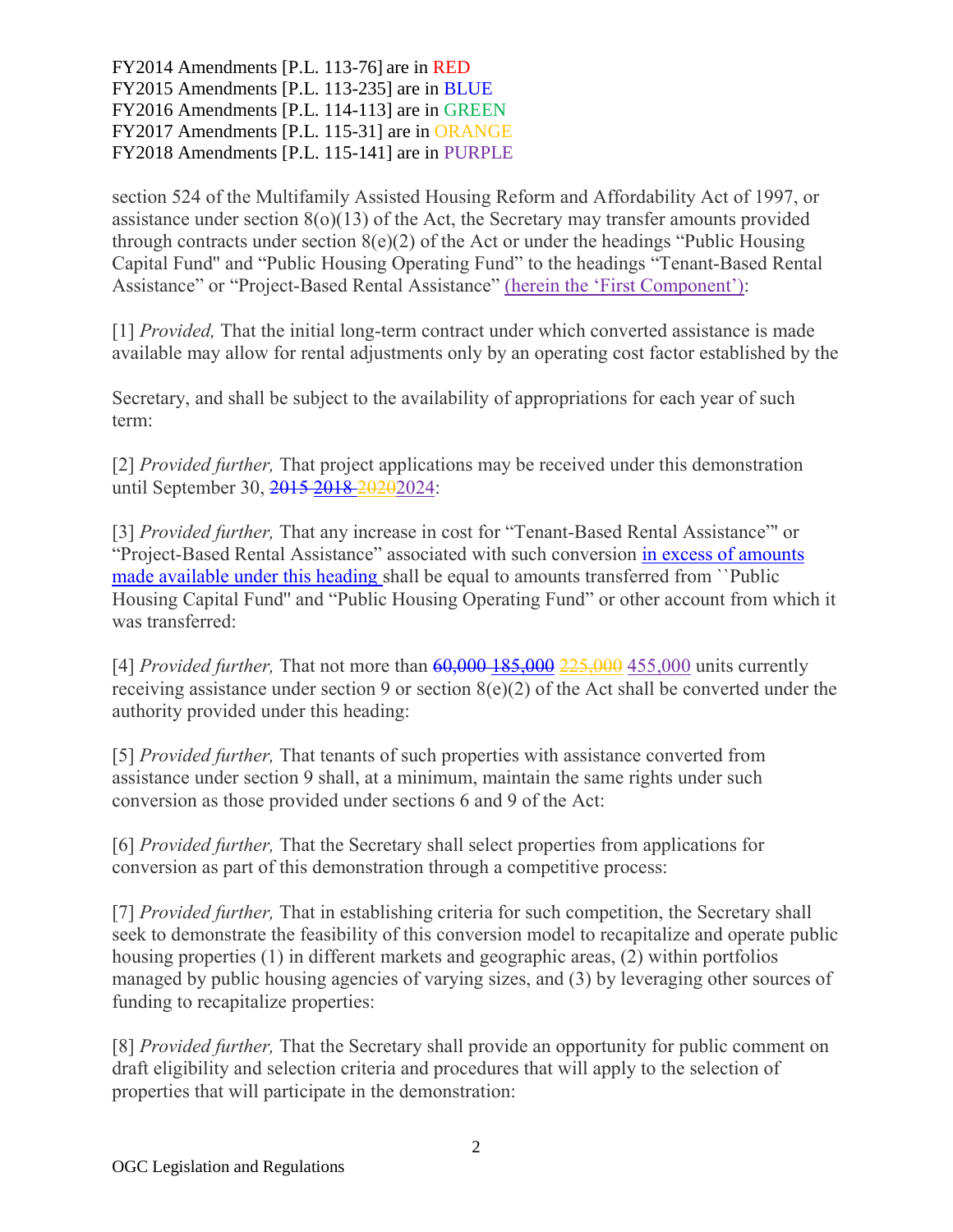[9] *Provided further,* That the Secretary shall provide an opportunity for comment from residents of properties to be proposed for participation in the demonstration to the owners or public housing agencies responsible for such properties:

[10] *Provided further,* That the Secretary may waive or specify alternative requirements for (except for requirements related to fair housing, nondiscrimination, labor standards, and the environment) any provision of section  $8(0)(13)$  or any provision that governs the use of assistance from which a property is converted under the demonstration or funds made available under the headings of "Public Housing Capital Fund", "Public Housing Operating Fund", and "Project-Based Rental Assistance", under this Act or any prior Act or any Act enacted during the period of conversion of assistance under the demonstration for properties with assistance converted under the demonstration, upon a finding by the Secretary that any such waivers or alternative requirements are necessary for the effective conversion of assistance under the demonstration:

[11] *Provided further,* That the Secretary shall publish by notice in the Federal Register any waivers or alternative requirements pursuant to the previous proviso no later than 10 days before the effective date of such notice:

[12] *Provided further,* That the demonstration may proceed after the Secretary publishes notice of its terms in the Federal Register:

[13] *Provided further,* That notwithstanding sections 3 and 16 of the Act, the conversion of assistance under the demonstration shall not be the basis for re-screening or termination of assistance or eviction of any tenant family in a property participating in the demonstration, and such a family shall not be considered a new admission for any purpose, including compliance with income targeting requirements:

[14] *Provided further,* That in the case of a property with assistance converted under the demonstration from assistance under section 9 of the Act, section 18 of the Act shall not apply to a property converting assistance under the demonstration for all or substantially all of its units, the Secretary shall require ownership or control of assisted units by a public or nonprofit entity except as determined by the Secretary to be necessary pursuant to foreclosure, bankruptcy, or termination and transfer of assistance for material violations or substantial default, in which case the priority for ownership or control shall be provided to a capable public or nonprofit entity, then a capable entity, as determined by the Secretary, shall require long-term renewable use and affordability restrictions for assisted units, and may allow ownership to be transferred to a for-profit entity to facilitate the use of tax credits only if the public housing agency preserves its interest or a nonprofit entity preserves an interest in the property in a manner approved by the Secretary, and upon expiration of the initial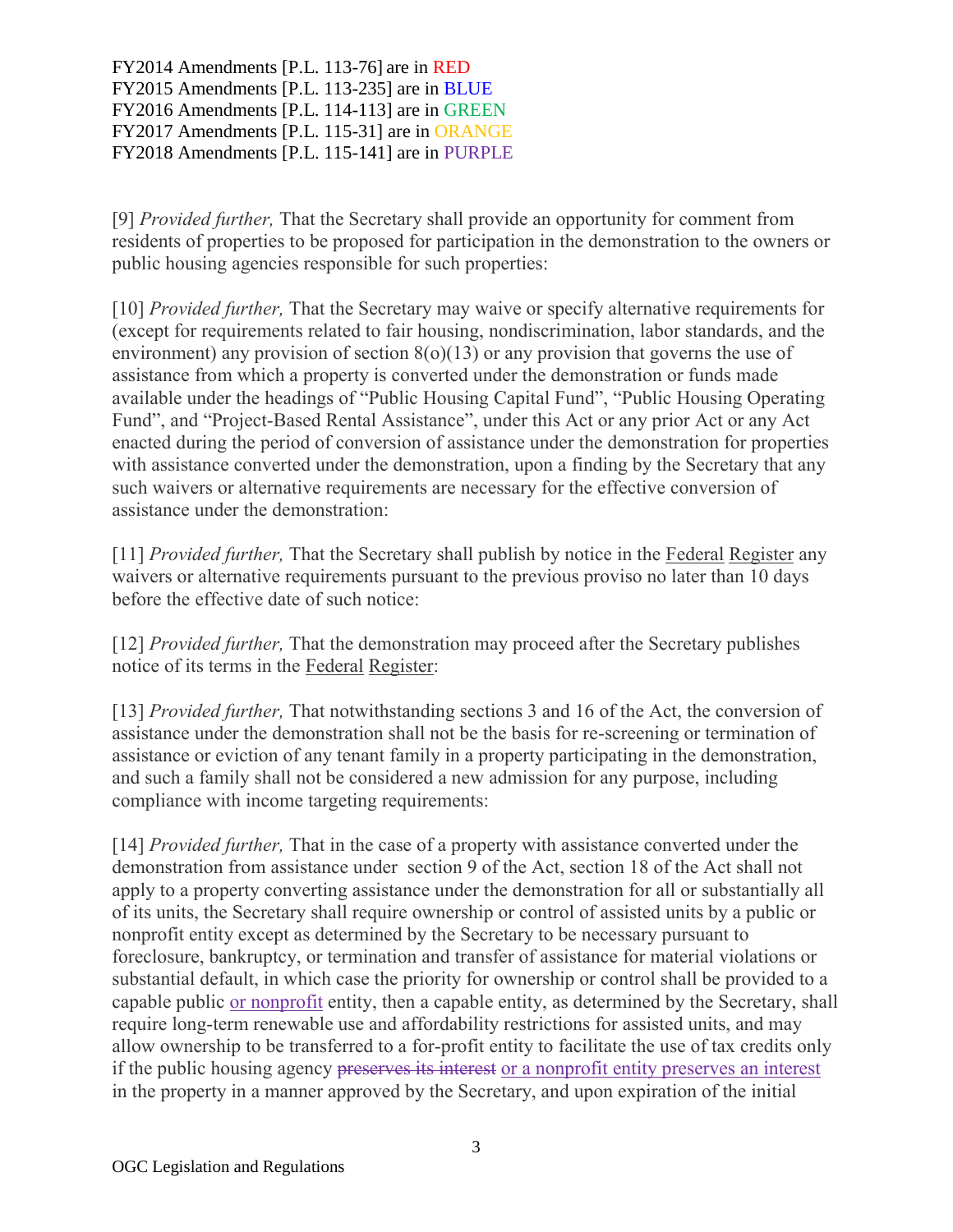contract and each renewal contract, the Secretary shall offer and the owner of the property shall accept renewal of the contract subject to the terms and conditions applicable at the time of renewal and the availability of appropriations each year of such renewal:

[15] *Provided further,* That the Secretary may permit transfer of assistance at or after conversion under the demonstration to replacement units subject to the requirements in the previous proviso:

[16] *Provided further,* That the Secretary may establish the requirements for converted assistance under the demonstration through contracts, use agreements, regulations, or other means:

[17] Provided further, That the Secretary shall assess and publish findings regarding the impact of the conversion of assistance under the demonstration on the preservation and improvement of public housing, the amount of private sector leveraging as a result of such conversion, and the effect of such conversion on tenants:

[18] *Provided further*, That for fiscal years 2012 and 2013 through December 31, 2014 for fiscal year 2012 and hereafter, owners of properties assisted under section 101 of the Housing and Urban Development Act of 1965, section 236(f)(2) of the National Housing Act, or section  $8(e)(2)$  (except for funds allocated under such section for single room occupancy dwellings as authorized by title IV of the McKinney-Vento Homeless Assistance Act) of the United States Housing Act of 1937, for which an event after October 1, 2006 has caused or results in the termination of rental assistance or affordability restrictions and the issuance of tenant protection vouchers under section 8(o) of the Act or with a project rental assistance contract under section  $202(c)(2)$  of the Housing Act of 1959, shall be eligible, subject to requirements established by the Secretary, including but not limited to the subordination, restructuring, or both, of any capital advance documentation, including any note, mortgage, use agreement or other agreements, evidencing or securing a capital advance previously provided by the Secretary under section 202(c)(1) of the Housing Act of 1959 as necessary to facilitate the conversion of assistance while maintaining the affordability period and the designation of the property as serving elderly persons, and tenant consultation procedures and agreement of the administering public housing agency, for conversion of assistance available for such vouchers or assistance contracts to assistance under a long term project-based subsidy contract under section 8 of the Act, which shall have a term of no less than 20 years, with rent adjustments only by an operating cost factor established by the Secretary, which shall be eligible for renewal under section 524 of the Multifamily Assisted Housing Reform and Affordability Act of 1997 (42 U.S.C. 1437f note), or, subject to agreement of the administering public housing agency, to assistance under section  $8(0)(13)$ of the Act, to which the limitation under subsection (B) of section 8(o)(13) of the Act shall not apply and for which the Secretary of Housing and Urban Development may waive or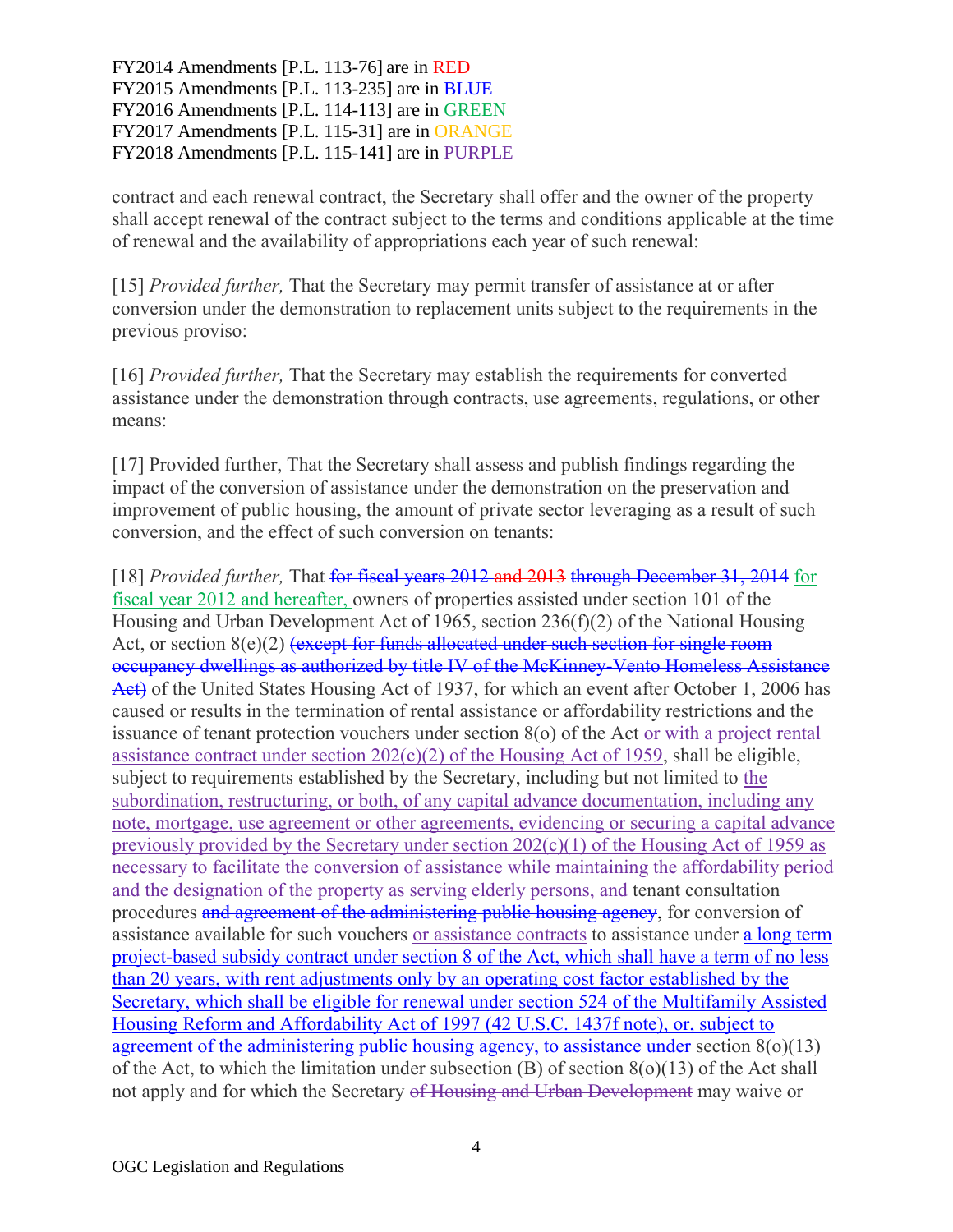alter the provisions of subparagraphs  $(C)$  and  $(D)$  of section  $8(o)(13)$  of the Act (herein the 'Second Component'):

[19] *Provided further,* That contracts provided to properties converting assistance from section 101 of the Housing and Urban Development Act of 1965 or section 236(f)(2) of the National Housing Act located in high-cost areas shall have initial rents set at comparable market rents for the market area:

[20] *Provided further,* That conversions of assistance under the Second Component may not be the basis of re-screening or termination of assistance or eviction of any tenant family in a property participating in the demonstration and such a family shall not be considered a new admission for any purpose, including compliance with income targeting:

[1921] *Provided further,* That amounts made available under the heading 'Rental Housing Assistance' during the period of conversion under the previous proviso, which may extend beyond fiscal year 2016 as necessary to allow processing of all timely applications, shall be available for project-based subsidy contracts entered into pursuant to the previous proviso the Second Component, except for conversion of section 202 project rental assistance contracts, shall be available for project-based subsidy contracts entered into pursuant to the Second Component:

[2022] *Provided further,* That amounts, including contract authority, recaptured from contracts following a conversion under the previous two provisos the Second Component, except for conversion of section 202 project rental assistance contracts, are hereby rescinded and an amount of additional new budget authority, equivalent to the amount rescinded is hereby appropriated, to remain available until expended for such conversions:

[2123] *Provided further,* That the Secretary may transfer amounts made available under the heading 'Rental Housing Assistance', amounts made available for tenant protection vouchers under the heading 'Tenant-Based Rental Assistance' and specifically associated with any such conversions, and amounts made available under the previous proviso as needed to the account under the 'Project-Based Rental Assistance' heading to facilitate conversion under the three previous provisos the Second Component, except for conversion of section 202 project rental assistance contracts, and any increase in cost for 'Project-Based Rental Assistance' associated with such conversion shall be equal to amounts so transferred:

[24] *Provided further,* That the Secretary may transfer amounts made available under the heading 'Housing for the Elderly' to the accounts under the headings 'Project-Based Rental Assistance' or 'Tenant-Based Rental Assistance' to facilitate any section 202 project rental assistance contract conversions under the Second Component, and any increase in cost for